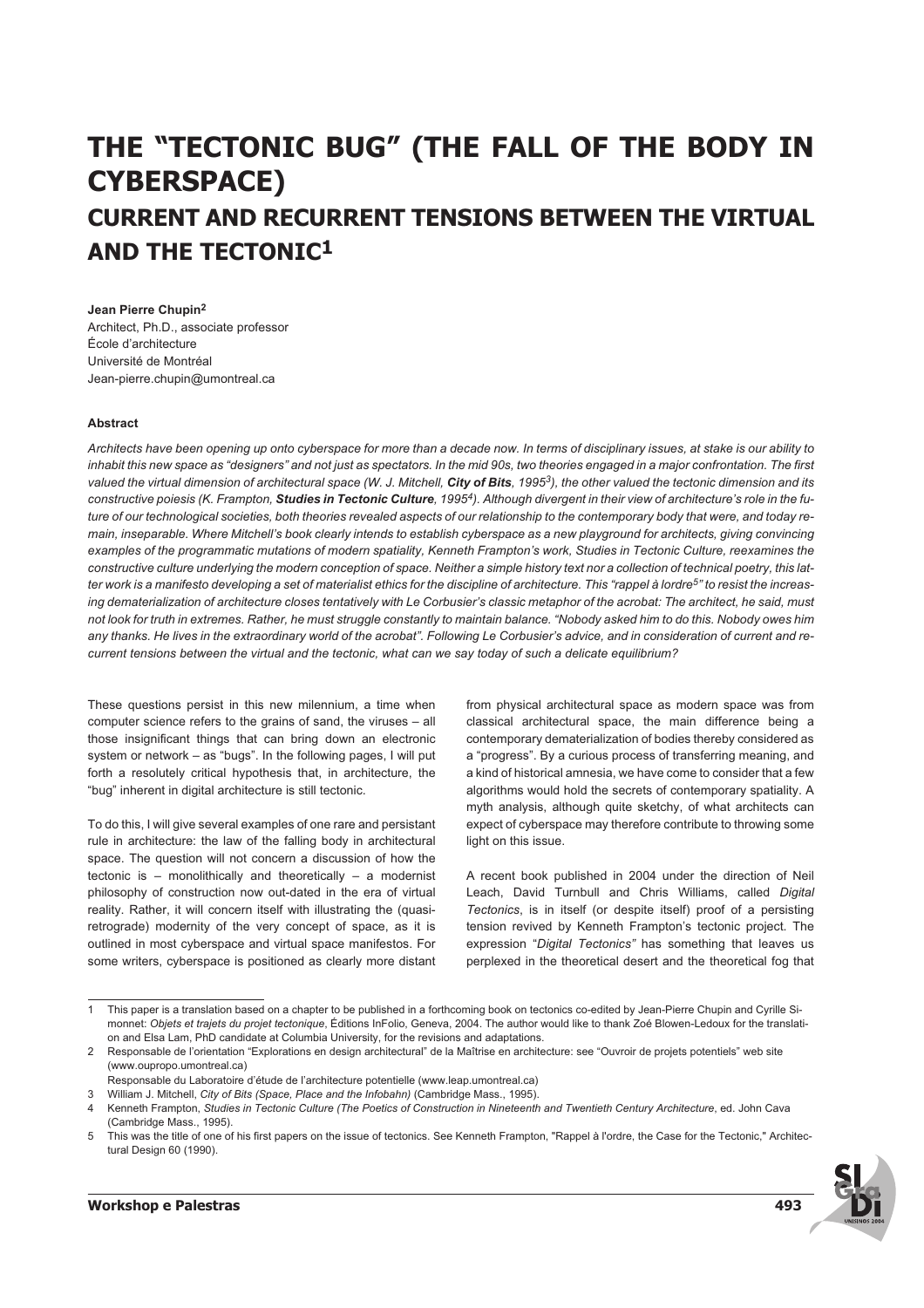characterize the turn of the century. Let us admit right off that the expression is oxymoronic in its association of two incompatible terms. Certain oxymorons vibrate like a poem: the "obscure clarity that comes to us from the stars<sup>6</sup>". Other oxymorons are nothing but artificial paradoxes and, to be blunt, simple contradictions. Assumedly, it is not just to assign "digital tectonics" to the realm of either semiotic pole. An attentive reading of the book sheds some light on the subject. It is introduced as a manifesto – note the unaledged modernity of the term – and certainly not a distant analysis of an emerging paradigm. Rather, the authors' objective, as put forth in the introduction, is to provide us with a manifesto for a new digitally tectonic culture in an articulation that attempts the performative. In this communal introduction, Leach, Turnbull and Williams refer to Frampton's book, *Studies in Tectonic Culture*, as a useless argument against digital culture. According to the authors, such a controversy could have been meaningful a decade ago: "With time however, computer technologies have infiltrated almost every aspect of architectural production, and are now being used to offer insights even into the realms of the tectonic. In particular, they are allowing us to model – with increasing sophistication – the material properties of architectural components." The authors conclude that "this volume, then, marks a particular moment in the history of architecture when the old opposition between the digital and the tectonic has begun to collapse, and the digital is beginning to be used increasingly in the service of the tectonic. A new tectonics of the digital – a *digital tectonics* – has begun to emerge."<sup>7</sup>

It is striking to realize that the various authors brought together for this manifesto – in the same way that twenty years earlier several important figures assembled around the word "deconstruction" – agree to appreciate a "new gothic spirit" identified with the Catalonian Gaudi's architecture. Much could be said also of a renewed interest in hanging chain models and in mathematical parallels as aknowledged by the final round table discussion entitled: "An Aesthetics of Calculus". Here, we will not consider the questions (however interesting) of new and fruitful interactions between architects and engineers such as the Toyo Ito-Cecil Balmond (ARUP) tandem that are perhaps as ingenious as they are extraordinary. But we should pause over the assumption that the tension between digital culture and tectonic culture has collapsed or has already been resolved, made without considering the respective relationships of these concepts to "space" and to the fall of the body (either physical or theoretical). In historical terms, the new aesthetics of calculus may very well be a reenactment of some ancient avant-garde myths, the concept of space remaining a major hinge in architectural theory.

Indeed, most architectural theories of the 1920s have focused on the concept of space. Modernity has long sought to distinguish itself from the weight of classical doctrine by emphasizing the axonometric representation of space and by neutering the ideal of isotropic space<sup>8</sup>. As such, it sought a break with phenomenological space and perspectival space. Such a shift can be explained first and foremost, Frampton explains, as artists and architects prolonged their fascination with world views developed by Lobachevsky, Riemann and, of course, Einstein. To complete Frampton's assertion, we recall that the "futurist" artists of the avant-garde movements were the first to explore the possibilities of theories of movement and speed, long before architects. However late, architects's fascination with the notion of space was to be a long lasting one. Frampton rightly insists upon this reorientation in doctrine when he states that: "Space has since become such an integral part of our thinking about architecture that we are practically incapable of thinking about it at all without putting our main emphasis on the spatial displacement of the subject in time<sup>9</sup>". Without seeming to deny the volumetric character of the architectural form, Frampton's approach to the tectonic seeks to "mediate and enrich the priority given to space by a reconsideration of the constructional and structural modes by which, of necessity, it has to be achieved<sup>10</sup>." From this tectonic point of view, architecture obviously echoes the corporal condition.

#### **The space of cyberspace**

Where are we to locate the notion of cyberspace in a critical history of contemporary architecture? Is it a deliciously retro pipe dream, a wink at seventies science fiction, a finally successful marriage of cybernetics and infinite space? Or more seriously, is it rather a new avatar, a reincarnation (in the true sense of the word) of the modernist mythology centered on space? If so, can cyberspace demonstrate a truly architectural thought or does its principle reveal the unique science of computation and information calculation? The present confusion reigning at the very heart of architectural studies is not a vague, illustrated magazine question, but rather a theoretical and pedagogical challenge. Our traditions of human edification locate our corporal condition in juxtaposition with the constructed, the instructed, and the translated. The apostles of cyberspace present pretensions proposing a universe of parallel life should be measured with this constitutive triad: the center of gravity of which remains the human body.

However, cyberspace completely defies the laws of the corporal world. In consequence, under this model modern architecture and its secret attachment to the tectonic falls from its status of social utopia to that of pathetic anachronism. This is evidenced in the positions taken by William J. Mitchell developed systematically in his first book<sup>11</sup> City of Bits and reiterated controversially in the collective work directed by John Beckman, *The Virtual Dimension: architecture, representation, and crash*

<sup>11</sup> Mitchell, *City of Bits (Space, Place and the Infobahn)*, William J. Mitchell, *E-topia, Urban Life* (Cambridge Mass., 2000), William J. Mitchell, *Me++The Cyborg Self and the Networked City* (Cambridge, Mass., 2003).



<sup>6</sup> A famous oxymoron from Corneille's play : Le Cid.

<sup>7</sup> Neil; Turnbull Leach, David; Williams, Chris, *Digital Tectonics* (London, 2004). p. 4

<sup>8</sup> In isotropic space physical proprieties are identical in all directions.

<sup>9</sup> Digital Tectonics. Introduction.

<sup>10</sup> Ibid. Introduction. p. 2.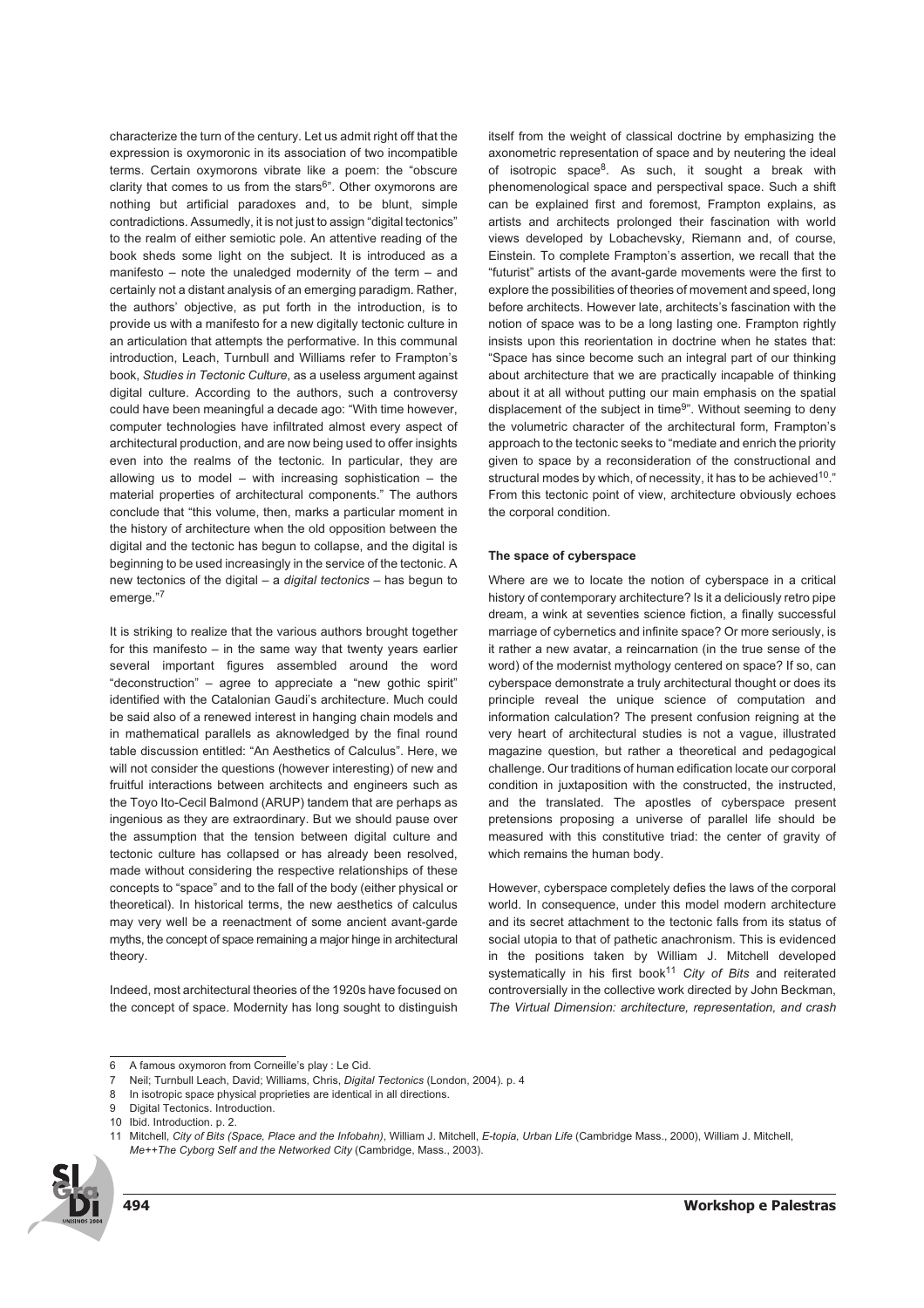*culture* (Princeton Architectural Press, New York, 199812). In an article explicitly titled "Antitectonics: The Poetics of Virtuality", Mitchell writes ironically about the "satisfying thud" of Frampton's sizeable book as it hits the bottom of the library returns box. He contrasts this noise with the weightlessness of the electronic version of his own text, accessible on-line. In a manner perhaps too homophonic to be honest, he goes on to contrast the tectonic with the electronic, concluding that "Electronics now rule. The architectural profession can face this new condition as an increasingly irrelevant, resistant rump – insisting on materiality and practicing a nostalgic modernist revivalism while potential clients vote with their feet. Theorists can take solace in Heidegger, and construct loftily disdainful texts about all things technological. But it is more productive, and certainly a lot more fun, simply to retire the exhausted dogma of architectural composition and construction as our world is rewired. Here, for those who want to try it is my top-ten checklist $13$ :

| <b>Retired</b>              | <b>Re-wired</b>                          |
|-----------------------------|------------------------------------------|
| <b>Tectonics</b>            | Electronic                               |
| Craft                       | CAD/CAM                                  |
| Hand tools                  | Software                                 |
| Local tradition             | Global organization                      |
| Facade                      | Interface                                |
| Ornament                    | Electronic display                       |
| Helvetica                   | Emigre                                   |
| Parti                       | Genome                                   |
| Permanence                  | Reconfigurability                        |
| Learning from Luxor (stone) | Learning from Luxor (VR) <sup>14</sup> " |

Attacking Frampton so fundamentally by bringing the virtual into opposition with the tectonic, Mitchell is clearly seeking to reiterate the quarrel between the Ancients and the Moderns, even if the Modern is paradoxically supposed to be the Old in this case. Beyond this generational pseudo-conflict, we should be aware that the relationship of the body to architectural space has a possible contemporary mutation: that of the image of the architect's body designing cyberspace's immateriality.

#### **Architecture and the body, again and again**

Edification always commits the body, even as it seeks to surpass terrestrial limits. This is evident in the paradigmatic case of the cathedral and Gaudi's *grand oeuvre*, still in construction in an age of satellites and computers – no exception of the embarrassing weight of the human condition. If construction in the physical world is indeed a stoic battle against the gravitational pull on the body, can the conception of cyberspace escape this by reducing the body to a mathematical variable?

As a precedent, let us recall the first editions of Vitruvius' *Ten Books* appeared like stars against the animist and hierarchical backdrop of the Aristotelian cosmos when they first appeared during the Renaissance. In this world view, the architect, in Hermes' image, attempted to transmit, translate and interpret a

nature that was shifting and worrisome. Caution was appropriate because the corporal condition remained omnipresent. Of course, the humanist theory of architecture (whether inspired by the Roman engineer or by Alberti) was never entirely spoiled in the building-body axiom (the *axiome de l'édifice-corps* to borrow Françoise Choay's expression); it did not shirk its responsibility in order to accompany mortals.

Too often, we have interpreted the renascent image of the body in light of emblematic projections inspired by Léonard de Vinci or Durer, while reducing these static figures to principles of geometric transposition (symmetry or hierarchy of the head, torso and limbs, etc.). The myth of Dinocrates thus seems to be the ultimate model for the architect, using his own body as inspiration to plan the building. In reality, most of these metaphors resided at the very heart of complicated analogical references. To interpret the Dinocates myth as mere anthropomorphism would be to ignore the innumerable and sought-after correspondences between the microcosm and the macrocosm. As shown by the recurring debates over the necessity of optical corrections, it is not simply the visible image of the body and the face that we project onto an idealization of the building, but also the very fragility of human perception. Architecture echoing the body, the building finds itself in intimate relationship with human limitations, at the risk, of course, of putting them to the test by exceeding them. In such a world view, the building is an extension of the individual or social body of a deeper nature. In a recent and cleverly illustrated book on biological metaphors in architecture, Georges Hersey takes the risk of talking of the "Building as Extended Phenotype"15.

Architecture had to wait until the Newtonian revolution for the double Aristotelian and Platonic image of the body (already fairly weakened by 18th century medicine) to fall into the immensity of *infinite space*, the very place from which the Renaissance believed it had extirpated it. Paired with the social rupture of the French Revolution, Newton's discoveries would inspire Étienne Louis Boullée to propose the surprising, and thus "unbuildable", project of a cenotaph dedicated to his memory. But let us not be fooled: Modern space was not yet present for architects. Although Boullée's project was assuredly a-tectonic, it was not anti-tectonic.

As already mentioned, modern painters were to show architects the potentials of exploring space through axonometric representation at the very beginning of the  $20<sup>th</sup>$  century. This help from the artists was needed in order to drop the fig leaf behind which the infinity of perspective had been modestly hidden (to use Erwin Panofsky's amusing expression). In an article entitled "Avatars de l'axonométrie" [Avatars of Axonometry] Yve-Alain Bois demonstrated quite aptly that the modern birth of axonometry in architecture dates very precisely to the "De Stijl" exposition in October 1923 in Paris, where Van Doesburg's and Van Eesteren's drawings provoked stupefaction<sup>16</sup>. Van Doesburg did not miss the opportunity to point out their immediate effect on Bauhaus architectural drawings. Yve-Alain Bois adds that Lissitzky, who had used axonometry in his series entitled *Prouns* since 1919,



<sup>12</sup> John Beckmann, ed., *The Virtual Dimension (Architecture, Représentation, and Crash Culture)* (1998).

<sup>13</sup> Ibid pp. 215-216.

<sup>14</sup> Ibid p. 216.

<sup>15</sup> George L. Hersey, *The Monumental Impulse: architecture's biological roots* (Cambridge, Massachussets, 1999). See introduction.

<sup>16</sup> Yve-Alain Bois, "Avatars de l'axonométrie," in *Images et imaginaires d'architecture*, ed. Jean Dethier (Paris, 1984).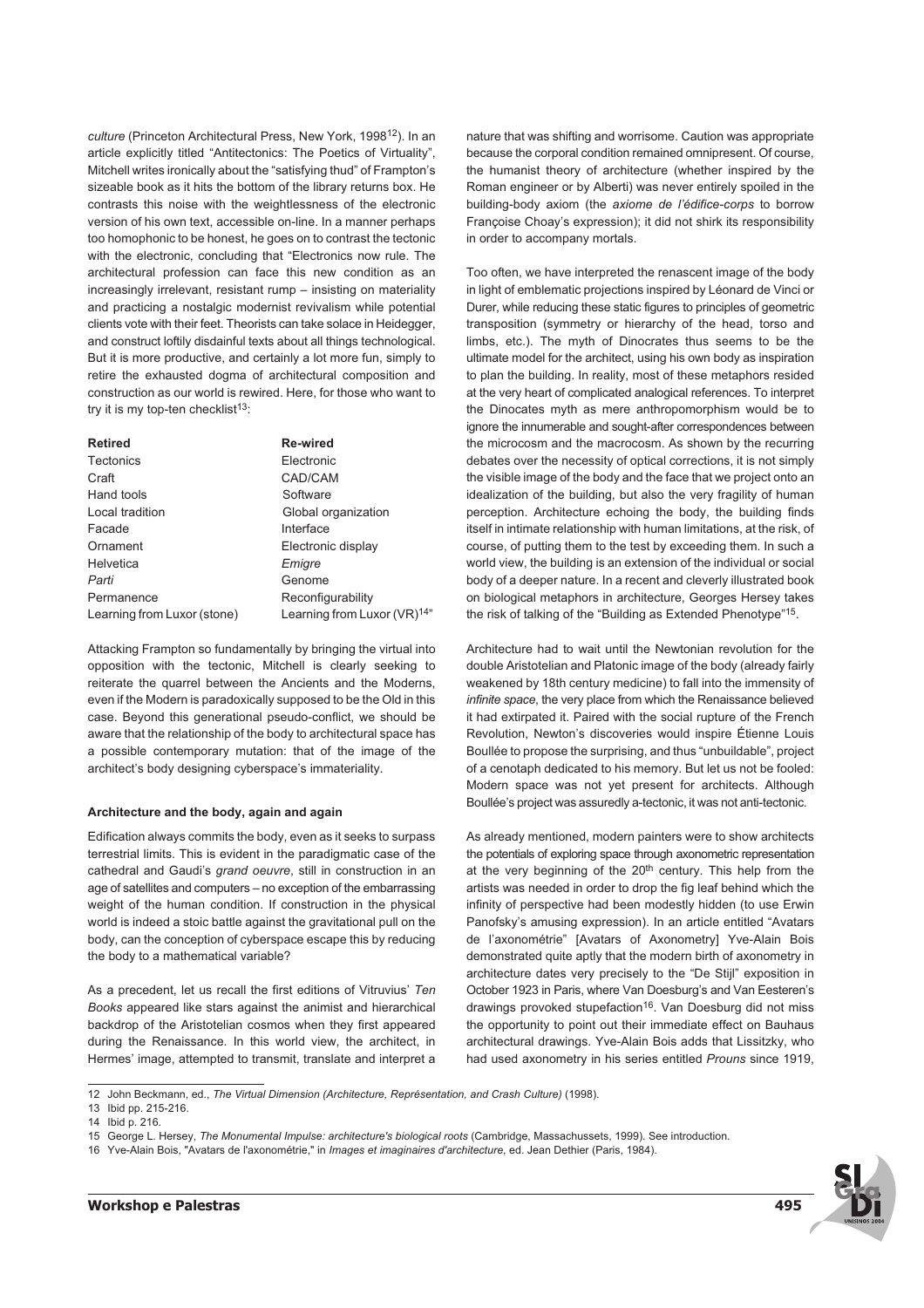would confirm axonometry's role "by the dazzling text that he designated to the processing of space across the ages, "*K und Pangeometrie*", in Europa-Almanach by Carl Einstein and Paul Westheim (1925). The effects of this text were such that a scholar as little suspect of Modernism as Panofsky made the effort to study it before refuting several points<sup>17</sup>."

What was at stake was no less than the emergence of Modern Space. "Suprematism caused the extremity of the visual pyramid's point to retreat into infinity", Lissitzky writes "… if we define the picture's surface by zero we can symbolize the *direction of depth* by a minus and the *direction of relief* by a plus or vice-versa…." What fascinated avant-garde architects (the constructivists even more than the futurists) was the assurance that the axonometric image was reversible when not shadowed; ambiguity was absolute because the space represented would then be theoretically isotropic. Malevitch would employ this ambiguity generously, precisely for its potential for optical illusion. We must note that even if constructivists adhered immediately to the new models of space, they were never to renounce the debate over tectonics. They distinguished clearly between *tektonika,* fabrication (*faktura*) and construction (*konstruktsiia*) as Alexei Gan's *Constructivism* testifies, for instance (1922).

Once again, what is at stake in the *symbolic form* of axonometric space (as was the case in the symbolic form of perspective space<sup>18</sup>) is the cosmological positioning of the body as it was traditionally and analogically relayed by architecture. We might agree with cyberspace designers that the images of Le Corbusier's modulor body, Schlemmer's energetic dancing body, Max Ernst's collages of the psychoanalytical body, Baumeister's surrealist body, or simply Steinberg's caricatural and cynical body are no longer pertinent as our vision of the body. But even so, can we say that cyberspace radically reforms our corporeity by subtracting the image of the body from qualitative orientation? In a revealing (or simply aestheticist) fashion, the "Peace and Love" rhetoric of the seventies (embraced, for instance in the Superstudio manifestos) is often used to demonstrate that cyberspace in its current state would have already accomplished the most farfetched of egalitarian dreams. If the undifferentiated grid of Superstudio's emblematic images was a somewhat naïve political project (no frontiers, no limits, no land properties) what can we expect of cyberspace utopias?

#### **New modernists running after modern space**

A while ago, much the same question could have been addressed to neo-modernists and their nostalgic, yet intellectually refined, attempt to prolong the reflection about space that was undertaken by the avant-gardeists. The New York Five, with Peter Eisenman at their head, were not wrong to put into question the tools used to conceive of space. Eisenman's El Even Odd house, which is presented as an axonometric house, is in this sense an intermediary project between physical space and represented space. In final analysis, it constitutes an ironic criticism of the drawing's machination of the architect's mental space. The fate of the axonometric project is analogous to that of Jesuits' anamorphosis, which sought to provoke an abolition of the pretensions of perspectival space in order to put man back in his modest place in the divine plan. It nonetheless posited a "privileged" point of view among others. Peter Eisenman's point of view is most often a criticism of the limitations of architectural representation. For example, commenting on the uncanny graphics in Daniel Libeskind's "Chambers Works", Einsenman wrote in 1983:

> "Within the realm of orthodox architectural drawing perhaps only Aldo Rossi has achieved such a critique of drawing today – an inversion of the mode of representation where a realized building becomes a representation of a drawing. Libeskind, however, is not interested in inversions nor in mere representation. He is interested in de-assembly. De-assembly is for drawing what deconstruction is for writing; it is a knowing use, an emphasis of the fact that drawing is always in part writing."

It is particularly ironic in this statement that Peter Eisenman is not content to comment on Libeskind's work but rather produces, even fabricates, a "deconstruction" in his architecture, establishing a common ground between de-assembly, design, deconstruction and writing. But this shared element also functions by implicitly fabricating semantic chiasms such as De-assembly: Deconstruction; Drawing: Writing. However, even more than Eisenman and long before building his first project, Libeskind proposed a convincing deconstruction of the architect's body as it had fallen into the meanders of design thinking. When reading Voltaire's *Micromégas*, he confronted the paradoxes of scale ratios, exploring human scale and the vertigo caused by fragmenting space. If contemporary space can no longer be completed or even inhabited in a uniform manner, why would it be designed with an illusion of harmony?

Beyond Peter Eisenman's conceptual models, we realize today that the criticism of the Eighties was premonitory of upcoming concerns regarding the infiltration of architectural design by programming languages and computer-aided design. The language games inspired by Derrida certainly deconstructed the semiotic imitations of post-modernism, but they did not reform architectural pedagogy, so often trapped in the meanders of instrumentality. Even when Eisenman acknowledged being inspired by the Boolean cube (as is the case for the Carnegie Mellon research institute project of 1989) and even though he legitimized this by referencing the role of Boolean calculations in the field of artificial intelligence, the least we can say is that neither architectural space nor its theorization were turned upside down. For if there was a bug in Eisenman's architecture of that period, it was not of an electronic nature but simply related to the fact that the scale of the model (either wooden of digital) was not analogous to tectonic apprehensible in the wholeness of corporal experience: for the body is as much memory as it is flesh.

With the installation/performance of a bridge for Giulio Camillo's Theater of Memory in one of the pillars of the Brooklyn Bridge in New York (1986), Elisabeth Diller and Richard Scofidio

<sup>19</sup> Peter D. Eisenman, "Representations of the Limit: Writing a "Not-Architecture"," in *Chambers Works (Architectural Meditations on Themes from Heraclitus)*, ed. Daniel Libeskind (London, 1983). p. 7.



<sup>17</sup> Ibid p. 30.

<sup>18</sup> See Erwin Panofsky's seminal work: *Perspective as Symbolic Form*.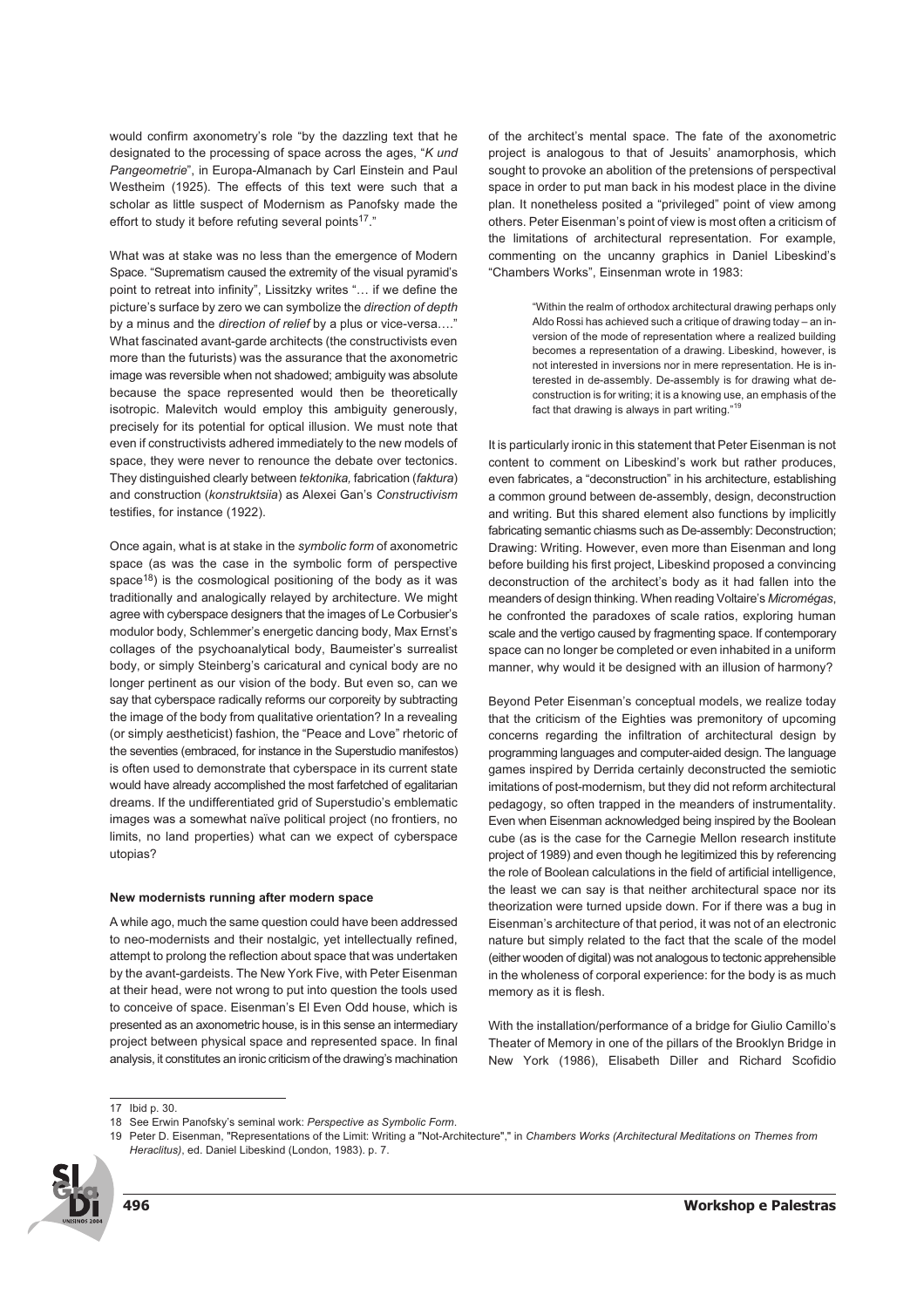demonstrated that the biggest risk remains the fragmentation of memory (formerly regulated by spaces) occuring simultaneously with the maintainance of the illusion of a computerized reunification of the world's memory. The following year, the same artists worked on an installation based on Duchamp's *Grand Verre*. The corporal and spatial performance elicited Georges Teyssot's comment that Diller and Scofidio would come to stage architecture's mutant body. He would invite us to examine their work for its revelation of the distance remaining before architects mastered the means of representation, without getting stuck on the most subtle levels of embodiment<sup>20</sup>.

### **The double imposture**

When William J. Mitchell superimposes Nolli's 1748 city plan of Rome with a portal from the Apple world, he intends to illustrate his apology for the digital city. A comparaison by substitution, he describes a virtual city that would finally respond to the great labyrinth of the human condition; the myth of Dedalus thus remains the source of his architectural aspirations. By making such a parallel — by implying that the E world replaces the old one, in the same way than a plan on a computer screen replaces Nolli's plan of Rome — Mitchell commits a double imposture.

1. The space of the city plan (the only host of urban ideas) is still the more virtual of the two images. Playing a mediating role between the designer's experience and that of the inhabitant, the plan is an artifact that allows modification and intervention in the real world. It is more virtual because it is truly potential. In the sense coined by Gilles Deleuse in his book Le Pli (1988), virtuality is not opposed to reality, for it can be either actualized or realised. The image of the *E world* is nothing more than a simiesque interface that is **interchangeable** according to graphics charts and banks of icons. In a childish way, this image is testimony to the frustration of computer specialists and the constraints of graphic artists in creating a comprehensible image of something that, theoretically, has no scale, no figure and no reference gauge. Furthermore, any action in cyberspace remains a visual illusion if it is not an anonymous, albeit criminal, attack directed against the systems (as hackers know very well).



<sup>(</sup>Gilles Deleuze, *Le Pli*, Paris 1988)

2. The second imposture is that cyberspace, which we often present as the labyrinth of labyrinths, is not one that is uniformly complex, nor without political hierarchy. There are tyrannies, dukedoms and citadels, the mob, the suburbs and the shanty towns, and it is not always certain which is where. Cyberspace is a democracy without debatable rules, which is to say that it is a *douce tyrannie* (another oxymoron).

But the world of computer science never lacks for metaphor or memory gaps. The complexity of a computer code is often refered to as architecture. System Engineers often call each one other Network Architects. Such a metaphor generally ignores that part of the etymological root of architecture is *tekton*, denoting the artisan and the mythical carpenter. Amnesia can very often be much more confortable that memory.

#### **The confortable amnesia of digital lines**

To conclude, we can take a last example, drawing on two formally similar images to posit a final architectural parallel. On the one hand, let us take one of Philibert de l'Orme's stereotomic representations (c. 1567), and on the other hand, a digital view of Frank O. Gehry's project for the Nationale Nederlanden in Prague (1993-1995). This comparison can serve to illustrate a new historic deal, for not only can digital lines work on totally undifferentiated matter, but they allow for software users to forget even the most profound corporal implications and repercussions of materialization. On the one side, we have the depth of the stereotomic embodiment; on the other, the intrinsic amnesia of the digital line that, theoretically, has no gauge of its own. Stereotomic lines were first and foremost informed by matter and experience; they were never geometric devices that were autonomous and universal. In fact, they were so dependant on human experience and the body's memory that presumably De l'Orme would have encountered considerably difficulty in writing a treatise that would provide nothing but the method for their use, without presenting the co-existing ethics. Here, we see that this is fundamentally opposed to the descriptive geometry that would later emerge independently from artisan learning, although it would remain fairly tributary of a sort of manual intelligence. If for Philibert de l'Orme's contemporaries the question was above all to give a stable shape to matter in perpetual change (the Aristetolian *physis*), we are confronted with the opposite challenge: giving flesh and bones to the instable figures of our conceptions $2^1$ .

Towards the end of the seventies, Bernard Tschumi, in a rather radical but very efficient manner, addressed issues of decay to qualify the bodily dimension in architecture. In a series of Advertisements for Architecture dealing with issues such as the state of decay then being experienced by the Villa Savoye, he called for a reappraisal of the death of modernity. Among the issues at stake, the "question of space" and its embodiment in the space of the human body took the form of a black and white still from the B-movie The High Window (1947), inspired by a Raymond Chandler novel. "To really appreciate architecture,

<sup>21</sup> For deeper developments on a comparison between stereotomic dry point lines and CAD lines and on the issue of embodied geometry in De l'Orme's theory see: Jean-Pierre Chupin, "Hermes' Laugh: Philibert de l'Orme's Imagery as a Case of Analogical Edification," in Chora: *Intervals in the philosophy of architecture*, ed. Steve Parcell Alberto Perez-Gomez (Montréal, 1996), Jean-Pierre Chupin, ""Ventre affamé n'a pas d'oreilles"," in *L'architecture au corps,* ed. Chris et al. Younès (Bruxelles, 1997).



<sup>20</sup> Georges Teyssot, "The Mutant Body of Architecture," in *Architectural Probes*, ed. Diller + Scofidio (New York, 1994).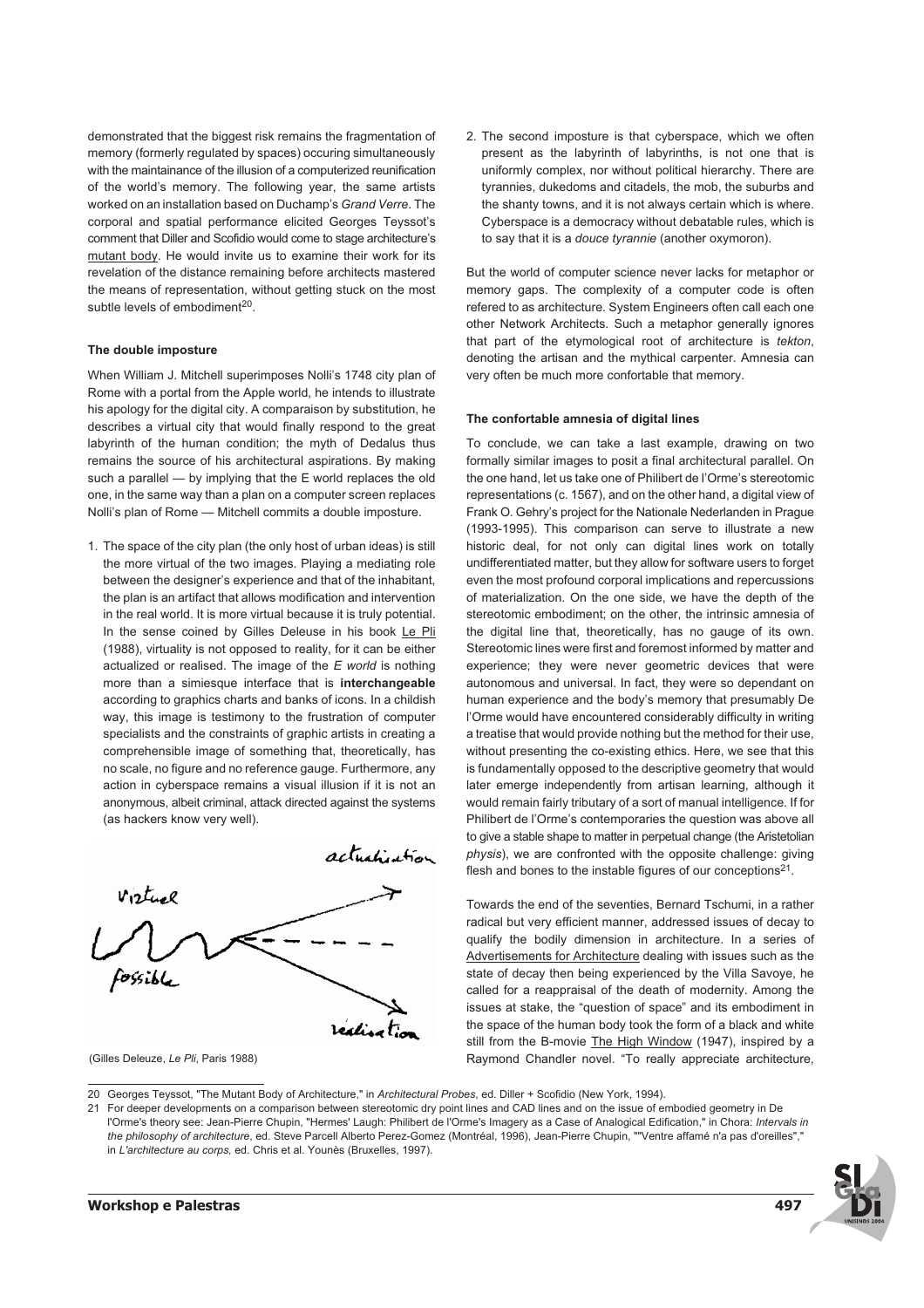Tschumi wrote in bold letters, you may even need to commit a murder"22. This bold displacement of references reminds us that architecture is the fall of the body in space because "Architecture is defined by the actions it witnesses as much by the enclosure of its walls. Murder in the Street differs from Murder in the Cathedral in the same way as love in the street differs from the Street of Love."

Today, it seems that designers of cyberspace should beware of a "return to the repressed." In the desire to go without the body and its fragile flesh, cyberspace design may bring back old nightmares. On the other hand, the possibility for a new dive into human interiority could very well prove the fascinating aspect of this new territory woven together by networks and new technologies, if it addresses our contemporary relationship to the body. This opportunity is an existential quest made all the more necessary by the weight of physical space, which is so binding and, existing in the day-to-day, often incites us to delay its execution. Perhaps the most interesting part of the cyberspace adventure is not its possible "habitability", but rather the call to vigilance – the *rappel à l'ordre* – that it induces, which could result in creating architecture increasingly more carnal and hospitable: i.e. more human. If such is already the case for some young architects, then cyberspace could play out a potent role as myth. Ancient myths are not necessarily obsolete: we can of course recall the story of Dedalus and Icarus as one that brings together architects and engineers. Practical intelligence, practical ethics and technological inventiveness are as inseparable as virtuality and tectonics. In this particularly instructive myth, the ingenious inventor continues his flight, but he must live with the horrible memory of his son's death by the mortal fall that he precipitated.

In a less dramatic and more critical manner, the "neo-scientific" novel by Alfred Jarry entitled Gestes et opinions du Docteur Faustrol 'pataphysicien, first published in 1911, offers a way out in his paradoxical "science of imaginary solutions". ["Instead of pronouncing the law of the fall of the body towards a centre, said Doctor Faustrol, we should prefer the law of the ascension of emptiness towards a periphery…]. Let us admit, therefore, that is only from our experience as bodies in contact with the hard materiality of architectural space that, for the moment, we can imagine a cyberspace that escapes matter, gravity, time and weather. This "tectonic bug" will persist as long as we exist in bodies. We will need to be patient to sustainably inhabit cyberspace.





Fig. 2.: Front cover of "Europa Almanach" (1925)

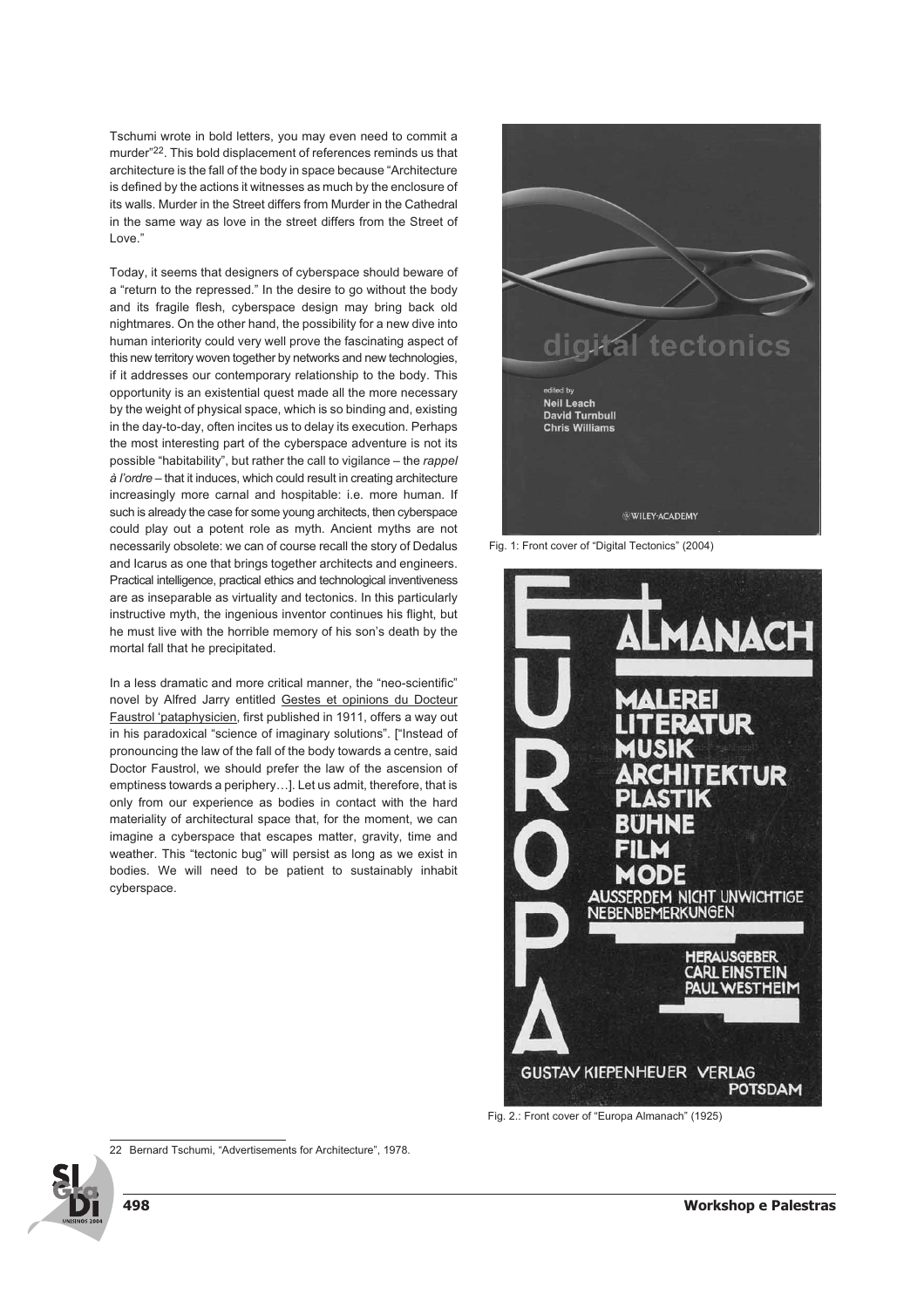In diesem Raum werden die Entfernungen nur durch die Intensität und die Lage der straffbegrenzten Farbflächen gemessen. Der Raum wird in den eindeutigsten Richtungen gegliedert. Vertikal-Horizontal oder -Diagonal. Es ist ein Positionssystem. Diese Entfernungen können mit keinem endlichen Maßstab gemessen werden, so wie die Gegenstände im planimetrischen oder perspektivischem Raume. Die Entfernungen sind irrational, sie können als ein endliches Verhältnis zweier ganzer Zahlen nicht dargestellt werden.



**ZWEIET Balancer Zahlieli Hierary Scheme Weiner Weiners (2011)**<br>
Ein Beispiel der Irrationalist ist das Verhältnis der Diagonale eines Quadrates zu seiner<br>
Selte, es 1st =  $\sqrt{Z} = 1.6$  del r genauer = 1,41 oder noch genau

 $\,$  Der Suprematismus hat die Spitze der endlichen Sehpyramide der Perspektive in die Unendlichkeit versetzt.



Er hat den "blauen Lampenschirm des Himmels" durchbrochen. Für die Farbe des Raumes hat er nicht den einzigen blauen Strahl des Spektrums genommen, sondern die ganze Einheit — das  $\mathbf W$ e i ß. Der suprematische Raum läßt sich sowohl nach vorne von der Fläche, als auch in die Tiefe zu gestalten. Wenn wir die Fläche des Bildes als 0 bezeichnen, können wir die Tiefemichtung — (negativ) und die Vorderrichtung + (positiv), oder umgekehrt nennen.<br>Wir sehen, daß der Suprematismus die Illusionen des planimetrischen 2 dimensionalen Raumes, die Illusionen des 3. dimensionalen perspektivischen Raumes von der Fläche weggefegt und die letzte Illusion des irrationalen Raumes mit unendlicher Dehnbarkeit in den Tiefen- und Vordergrund geschaffen hat.

Fig. 3: E Lissitsky's demonstration on suprematist theory of space



Fig. 4: Demonstration of the need for optical corrections in the first french edition of Vitruvius' Ten Books. Martin et Goujon. (1547)





Two city maps: Nolli's Rome and Apple's e.World.

Fig. 5: "Nolli's Rome and Apple e. world". From W. J. Mitchell's **City of Bits** (1995)





Architecture is defined by the actions it witnesses as much as by the enclosure of its walls. Murder<br>in the Street differs from Murder in the Cathedral in the same way as love in the street differs from<br>the Street of Love. Radically.

Fig. 6: Bernard Tschumi. «Advertissement for Architecture». (1978)